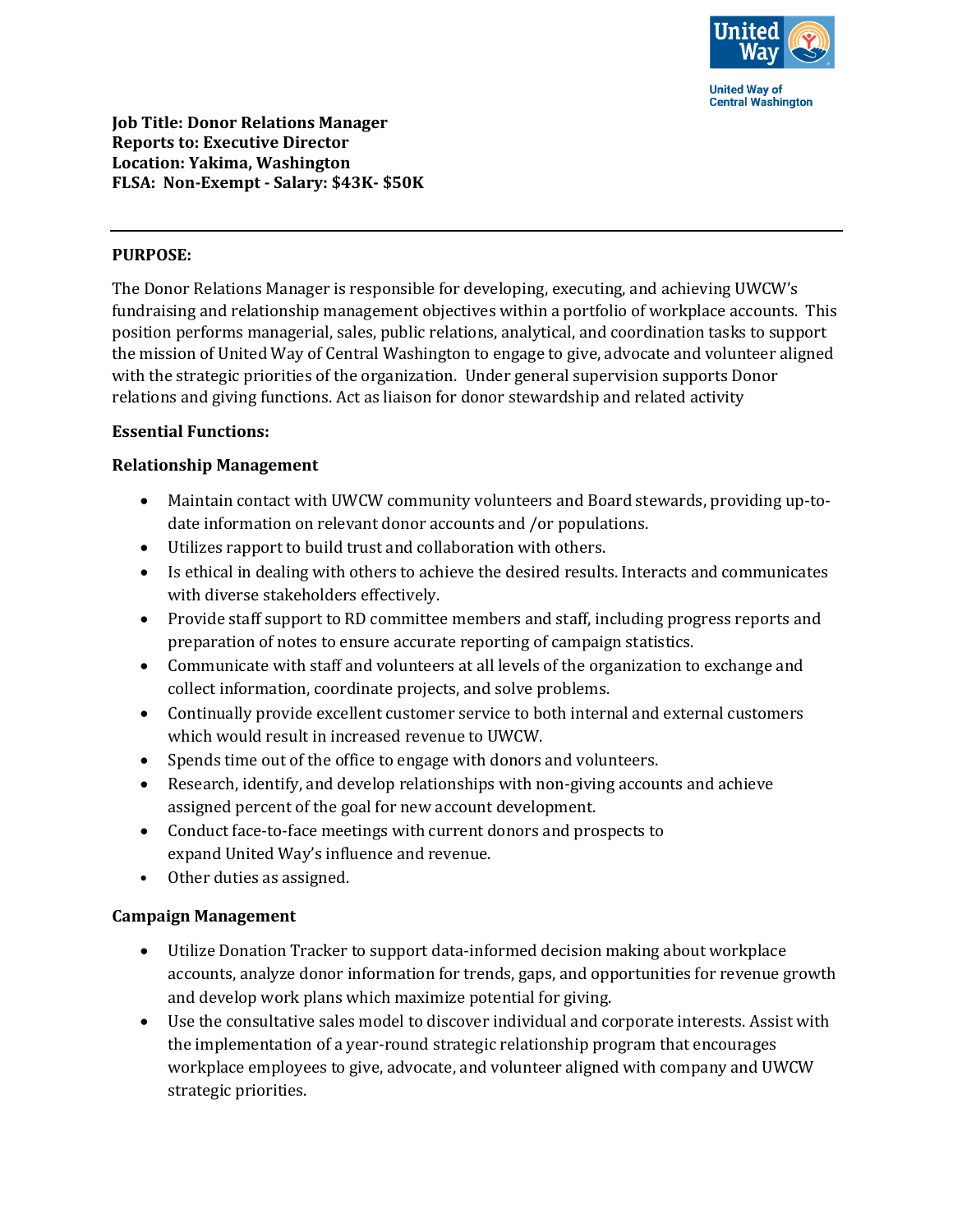

- Implement workplace campaign best practices including leadership giving and donor retention.
- Assist in maximizing giving growth to retain our current donor base and develop new business opportunities within the workplace campaign.
- Assist in effectively implementing cross-departmental operations.

## **Data & Operations**

- Lead and coordinate appeals and annual mailings, tracking all donations, recognition of donors, and communicating with donors.
- Maintain and update donor files in a Customer Relations Management (CRM) (Donation Tracker) for all giving efforts.
- Assist Director of Development with data gathering and analysis for goal setting and projections.
- Work with Team on marketing and outreach on all marketing and media efforts, including material and message development.
- Work with staff and volunteers, will drive the execution of their plan and manage the action steps and results from these efforts.
- Provide general administrative backup support and other duties as assigned.

# **Accountability/Results Orientation**

Is accountable for the achievement of assigned work projects. Collaborates with others to establish work project parameters, desired results/outcomes, and resource requirements. Keeps leadership informed on work progress and changes in work direction. Takes ownership of work and outcomes achieved, selecting the best work approach. Behaves ethically and honestly in all activities done on behalf of UWCW and the movement. Demonstrates a commitment to UWCW values, including diversity and inclusiveness.

## **Teamwork Collaboration**

Contributes to the achievement of team objectives by helping others to complete tasks on own initiative. Shares information/ideas with other team members. Carries out assigned work projects. Identifies ways to make a greater contribution to the team. Able to adapt quickly to changing conditions or performance expectations. Able to focus on assignments during periods of change and/or uncertainty.

## **Communications**

Expresses work issues and problems in a clear and concise manner. Communicates effectively with others up, down, and across the organization to achieve expected organizational results. Gives and receives constructive feedback. Seeks direct input on team effectiveness and environment.

## **EDUCATIONAL PREREQUISITES:**

Undergraduate degree and/or at least 3 years of fundraising/sales experience or equivalent in the nonprofit sector.

# **Required Knowledge, Skills, and Abilities:**

- Well-developed relationship management.
- Ability to demonstrate extraordinary listening and communication skills Ability to demonstrate negotiation techniques.
- Ability to deal with sensitive information and honor confidentiality.